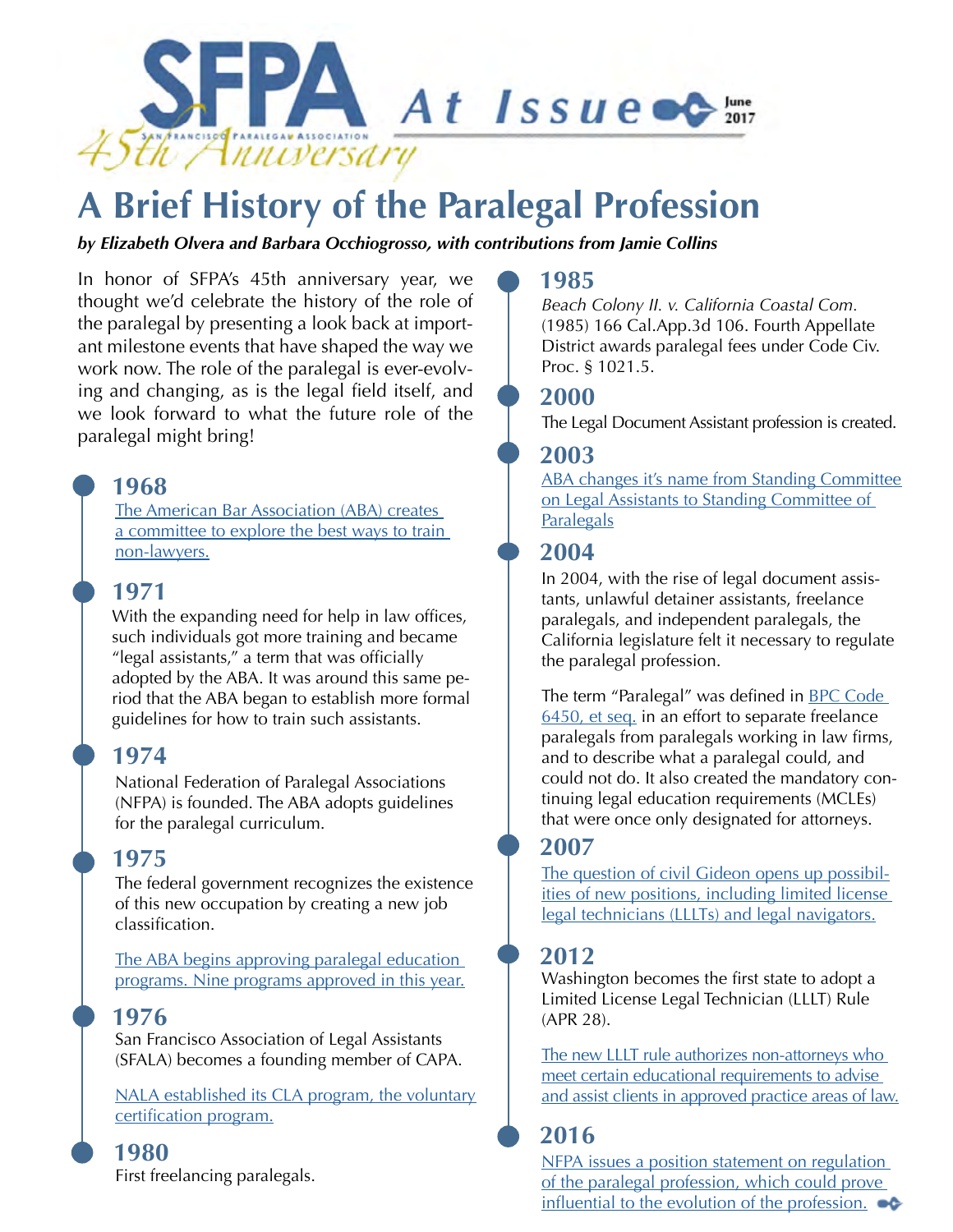The San Francisco Paralegal Association (SFPA)'s Paralegal Day, a mandatory continued legal education (MCLE) event, was May 6, 2017. It was a huge success, with over 70 registered attendees, one of the highest in a long time! This was the first of two annual MCLE events that SFPA provides to its paralegal, student and associate members. Paralegal Day was held at the Bar Association of San Francisco in downtown San Francisco. The theme and focus of this event was "The Emerging Role of the Paralegal, Session 1," which provided six speakers and 6.0 total hours of MCLE credit.

SFPA's next MCLE event is the Annual Meeting on October 13th, Friday which will be themed "The Emerging Role of the Paralegal, Session 2." This event will have the annual election of Board Members and Officers, the annual paralegal students' essay contest, and much more! Please check the SFPA website for registration and event details which will be posted once finalized. **ač** 

Presenters were keynote speaker Dwight Dickerson, Paralegal Studies Program Director, California State University, East Bay in Hayward; Eric Rafael Bishop, Director of Spanish/English Interpretation Program at



Some people consider themselves to be well informed • and law abiding citizens. However, even the most law abiding of citizens can break a law, if they have no idea it exists. Here's a list of laws you might not be aware of.

San Francisco State University; Diane Mecca, Paralegal Manager and Certified Paralegal Instructor at Abrams College; Pamela R. Vincent, Attorney, Social Security Disability Law in San Francisco; Edward M. Lai, Attorney, Mediation Services at Law Office of Edward M. Lai; and Thomas Farrell, Freelance Paralegal, Owner of Bay Legal Support and SFPA President.

The following activities are expressly prohibited:

- 1 CVC = California Vehicle Code
- $^{2}$  HS = Health and Safety Code
- 1. Wearing two ear buds while driving a vehicle, this includes a bicycle. CVC 27400. And sometimes people are just misinformed about the law. For example, many people have heard the term "common law marriage." As of today, there are only eight
- 2. Turn your wipers on without turning on your headlights. CVC 24400 (B). 3. Smoking marijuana while driving. HS11362.4(a). states where you could start a common law marriage today. Jurisdictions that allow the creation of common law marriage as of 2017 are: Colorado, Iowa, Kansas,
- 
- Montana, Rhode Island, South Carolina, Texas, Utah, 4. Driving a bicycle under the influence of alcoholic and the District of Columbia. And of course, each state beverages. CVC 21200. has their own rules for what makes a common law mar-5. Tinting your front windows. CVC 26708(a). riage, so it is not one size fits all. But more importantly, 6. Stopping on the freeway to make a call. if you never lived in any of those places, you could not have created a common law marriage under their laws. CVC 21718 (a). о¢
- 
- 
- 7. Mounting your GPS in the center of your windshield. CVC 26708.
- 8. Only having one license plate on anything except motorcycle or big rig tractor. CVC 5200(a).  $3 PC = Penal Code$ \_\_\_\_\_\_\_\_\_\_\_\_\_\_\_\_\_\_\_\_\_\_\_\_\_\_\_
- 9. Driving faster than 55, when towing a trailer. CVC 22406.
- 10. Traveling in other than the far right lane with three or more axles, or when towing, except to pass, or continue on your path of travel. CVC 22348(c).
- 11. Putting your seat belt under your shoulder. CVC 27315.
- 12. Mounting red or blue lights to the front of your vehicle. CVC 24003 and CVC 25950.
- 13. Modifying your exhaust to make it louder than the manufacturer did. CVC 27151 (a).

Also, did you know that the law allows an officer to accept proof of insurance from a mobile electronic device, like your phone or tablet? CVC 16028(a) Knowing this one could save the time and cost of going to traffic court and paying the \$25.00 administrative fee charged when you show proof you had insurance.

- Minors cannot be charged with an infraction or misdemeanor for fare evasion. PC 640(g).
- 
- Single use bathrooms are gender neutral, and require signage as such, effective March 1, 2017. HS 118600.

*Special thanks to the California Highway Patrol, Oakland Office and its Public Information Officer, Sean Wilkenfeld, for taking the time to answer my questions.*

*The information provided in this article is not legal advice, does not constitute a solicitation and no attorney-client or confidential relationship is or will be formed by reading this article.*



**What Rules Are You Breaking?**

## *by Oakland Lawyer*

# **RECAP: 2017 SFPA Paralegal Day MCLE Event**

## *by Devasta "Dede" De'Toles-Dugan*

Many new laws go into effect each year, sometimes so many it is hard to keep track. In 2017, 898 new laws went into effect. So you might have missed a few. Here are some that you might have missed: She has an unwavering commitment to social justice evidenced early on in her profession when she worked as an advocate and Spanish and Chinese translator for battered women and immigrant women of sex crimes. In Spring 2006, Dalia received her Paralegal Certificate with high honors and a Bachelor of Science in Organizational Behavior from San Francisco State University. Dalia lives in the East Bay with her husband Tyler, her two children Kyle and Leon, and their dog, Honeybutt. Congratulations, Dalia!

### **Correction to March 2017 At Issue article,** *In Memoriam: Karen Kunze*

At Issue is published on a quarterly basis. If you would like to contribute content for submission to our newsletter, please send your inquiry to info@sfpa.com

On behalf of the late Karen Kunze, a beloved member of the San Francisco Paralegal Association (SFPA), due to terms in the association's bylaws that would complicate making donations, the SFPA will not make a donation at this time to Bonita House, Inc., the non-profit organization specializing in mental health wellness favored by Karen.

However, individual donations to Bonita House are welcomed. Donations can be done online at www.bonitahouse.org/ then click on the icon "DO-NATE NOW THROUGH NETWORK for GOOD", or by mail to Bonita House, Inc., 6333 Telegraph Avenue, Suite 102, Oakland, CA 94609. The Bonita House **Tax ID is 941735133**.

Any questions about donations should be directed to Cherry Molinari, Administration Director, tel. (510) 923-1099, ext. 13, or email cherryc@bonitahouse.org.

#### SFPA At Issue is produced by blueviolet.



San Francisco Paralegal Association 1 Sansome Street, Ste. 3500 San Francisco, CA 94104-4448  $(415)$  946-8935 info@sfpa.com



www.sfpa.com

**Dalia Liang Moore** is the winner of the SFPA 2017 Paralegal of the Year! Nomination forms were distributed ahead of and at the SFPA Paralegal Day – MCLE event and tallied up by the Board on June 5th. Dalia is the SFPA Treasurer with over 20 years of professional employment and legal experience.

 **The next SFPA Social is slated to happen in August 2017** *Details coming soon!*

ANNOUNCEMENT The California Alliance of Paralegal Associations (CAPA) will host its 29th Annual Educational Conference – "The Heart of California,"on Saturday, June 24th in Visalia, California. Please click the link for registration information and agenda details at https://www. eventbrite.com/e/capa-29th-annual-june-conference-the-heart-of-california-tickets-32943244130.

SFPA's Sustaining Members - Thank you for your support!